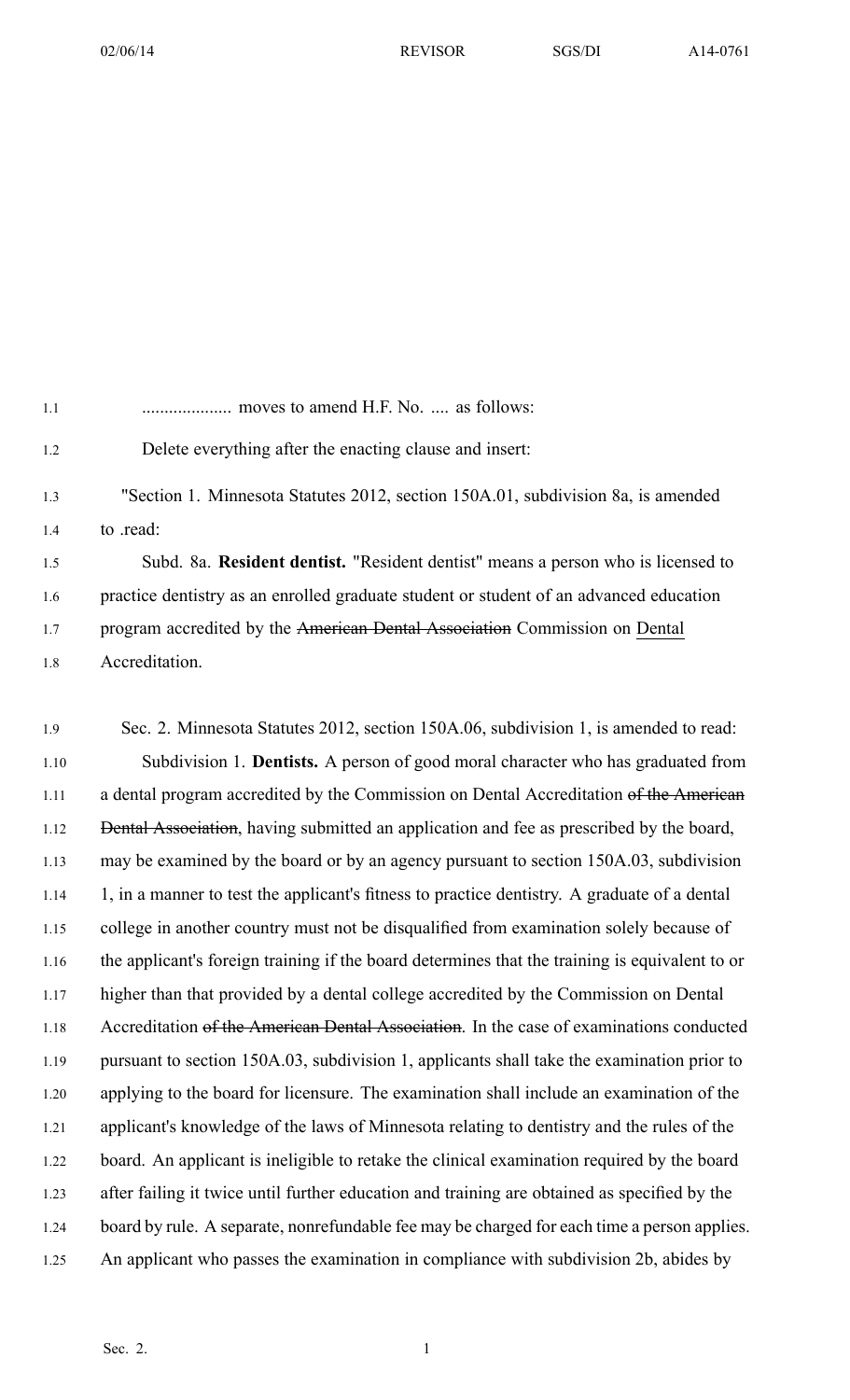2.1 professional ethical conduct requirements, and meets all other requirements of the board 2.2 shall be licensed to practice dentistry and granted <sup>a</sup> general dentist license by the board.

2.3 Sec. 3. Minnesota Statutes 2012, section 150A.06, subdivision 1a, is amended to read: 2.4 Subd. 1a. **Faculty dentists.** (a) Faculty members of <sup>a</sup> school of dentistry must be 2.5 licensed in order to practice dentistry as defined in section 150A.05. The board may 2.6 issue to members of the faculty of <sup>a</sup> school of dentistry <sup>a</sup> license designated as either <sup>a</sup> 2.7 "limited faculty license" or <sup>a</sup> "full faculty license" entitling the holder to practice dentistry 2.8 within the terms described in paragraph (b) or (c). The dean of <sup>a</sup> school of dentistry and 2.9 program directors of <sup>a</sup> Minnesota dental hygiene or dental assisting school accredited by 2.10 the Commission on Dental Accreditation of the American Dental Association shall certify 2.11 to the board those members of the school's faculty who practice dentistry but are not 2.12 licensed to practice dentistry in Minnesota. A faculty member who practices dentistry as 2.13 defined in section 150A.05, before beginning duties in <sup>a</sup> school of dentistry or <sup>a</sup> dental 2.14 hygiene or dental assisting school, shall apply to the board for <sup>a</sup> limited or full faculty 2.15 license. Pursuant to Minnesota Rules, chapter 3100, and at the discretion of the board, 2.16 <sup>a</sup> limited faculty license must be renewed annually and <sup>a</sup> full faculty license must be 2.17 renewed biennially. The faculty applicant shall pay <sup>a</sup> nonrefundable fee set by the board 2.18 for issuing and renewing the faculty license. The faculty license is valid during the time 2.19 the holder remains <sup>a</sup> member of the faculty of <sup>a</sup> school of dentistry or <sup>a</sup> dental hygiene or 2.20 dental assisting school and subjects the holder to this chapter.

2.21 (b) The board may issue to dentist members of the faculty of <sup>a</sup> Minnesota school 2.22 of dentistry, dental hygiene, or dental assisting accredited by the Commission on Dental 2.23 Accreditation of the American Dental Association, <sup>a</sup> license designated as <sup>a</sup> limited 2.24 faculty license entitling the holder to practice dentistry within the school and its affiliated 2.25 teaching facilities, but only for the purposes of teaching or conducting research. The 2.26 practice of dentistry at <sup>a</sup> school facility for purposes other than teaching or research is not 2.27 allowed unless the dentist was <sup>a</sup> faculty member on August 1, 1993.

2.28 (c) The board may issue to dentist members of the faculty of <sup>a</sup> Minnesota school 2.29 of dentistry, dental hygiene, or dental assisting accredited by the Commission on Dental 2.30 Accreditation of the American Dental Association a license designated as a full faculty 2.31 license entitling the holder to practice dentistry within the school and its affiliated teaching 2.32 facilities and elsewhere if the holder of the license is employed 50 percen<sup>t</sup> time or more by 2.33 the school in the practice of teaching or research, and upon successful review by the board 2.34 of the applicant's qualifications as described in subdivisions 1, 1c, and 4 and board rule. 2.35 The board, at its discretion, may waive specific licensing prerequisites.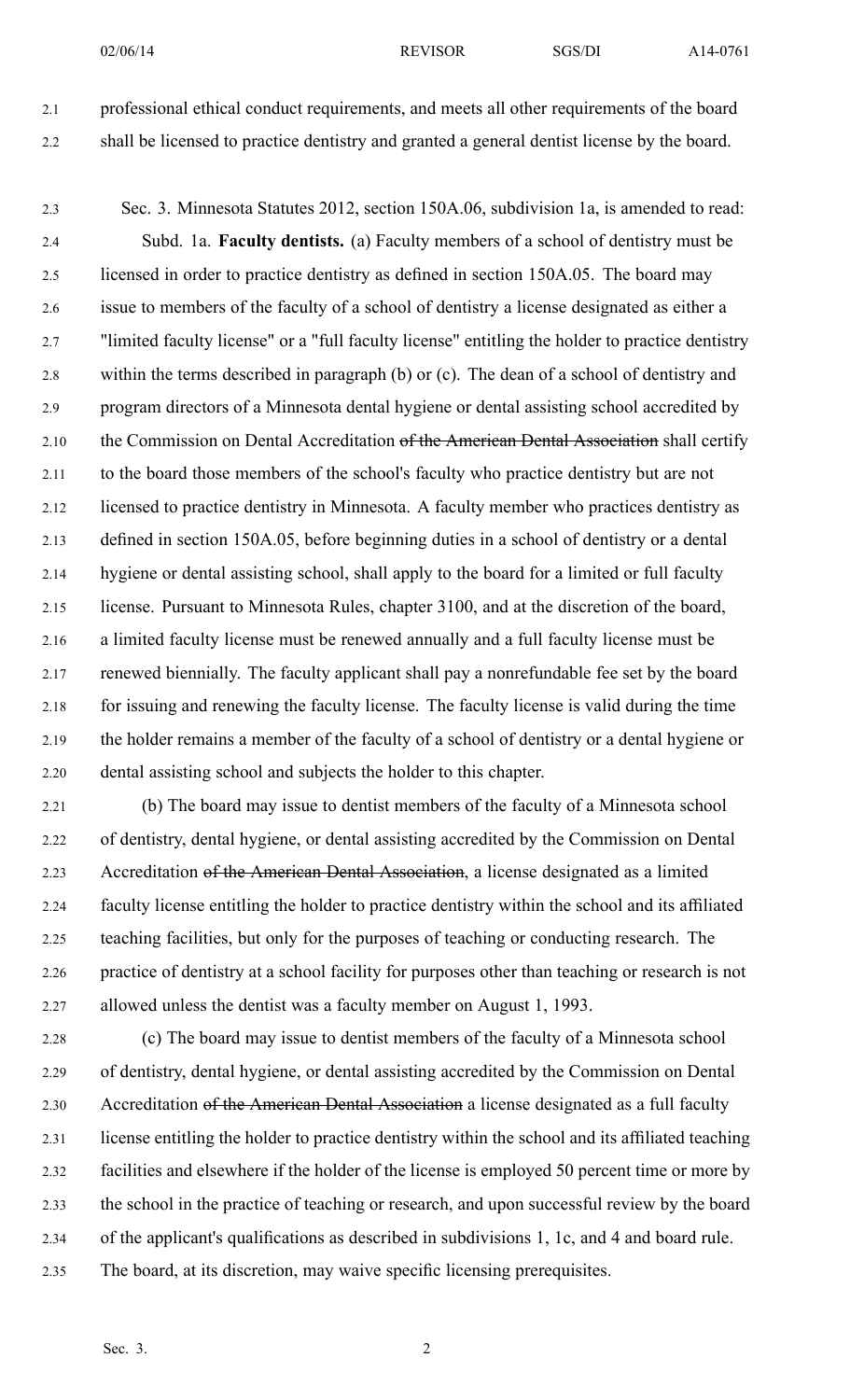| 3.1  | Sec. 4. Minnesota Statutes 2012, section 150A.06, subdivision 1c, is amended to read:         |
|------|-----------------------------------------------------------------------------------------------|
| 3.2  | Subd. 1c. Specialty dentists. (a) The board may grant a one or more specialty                 |
| 3.3  | Hicense licenses in the specialty areas of dentistry that are recognized by the American      |
| 3.4  | <b>Dental Association</b> Commission on Dental Accreditation.                                 |
| 3.5  | (b) An applicant for a specialty license shall:                                               |
| 3.6  | (1) have successfully completed a postdoctoral specialty education program                    |
| 3.7  | accredited by the Commission on Dental Accreditation of the American Dental                   |
| 3.8  | Association, or have announced a limitation of practice before 1967;                          |
| 3.9  | (2) have been certified by a specialty examining board approved by the Minnesota              |
| 3.10 | Board of Dentistry, or provide evidence of having passed a clinical examination for           |
| 3.11 | licensure required for practice in any state or Canadian province, or in the case of oral and |
| 3.12 | maxillofacial surgeons only, have a Minnesota medical license in good standing;               |
| 3.13 | (3) have been in active practice or a postdoctoral specialty education program or             |
| 3.14 | United States government service at least 2,000 hours in the 36 months prior to applying      |
| 3.15 | for a specialty license;                                                                      |
| 3.16 | (4) if requested by the board, be interviewed by a committee of the board, which              |
| 3.17 | may include the assistance of specialists in the evaluation process, and satisfactorily       |
| 3.18 | respond to questions designed to determine the applicant's knowledge of dental subjects       |
| 3.19 | and ability to practice;                                                                      |
| 3.20 | (5) if requested by the board, present complete records on a sample of patients               |
| 3.21 | treated by the applicant. The sample must be drawn from patients treated by the applicant     |
| 3.22 | during the 36 months preceding the date of application. The number of records shall be        |
| 3.23 | established by the board. The records shall be reasonably representative of the treatment     |
| 3.24 | typically provided by the applicant for each specialty area;                                  |
| 3.25 | (6) at board discretion, pass a board-approved English proficiency test if English is         |
| 3.26 | not the applicant's primary language;                                                         |
| 3.27 | (7) pass all components of the National Board Dental Examinations;                            |
| 3.28 | (8) pass the Minnesota Board of Dentistry jurisprudence examination;                          |
| 3.29 | (9) abide by professional ethical conduct requirements; and                                   |
| 3.30 | (10) meet all other requirements prescribed by the Board of Dentistry.                        |
| 3.31 | (c) The application must include:                                                             |
| 3.32 | (1) a completed application furnished by the board;                                           |
| 3.33 | (2) at least two character references from two different dentists for each specialty          |
| 3.34 | area, one of whom must be a dentist practicing in the same specialty area, and the other      |
| 3.35 | from the director of the each specialty program attended;                                     |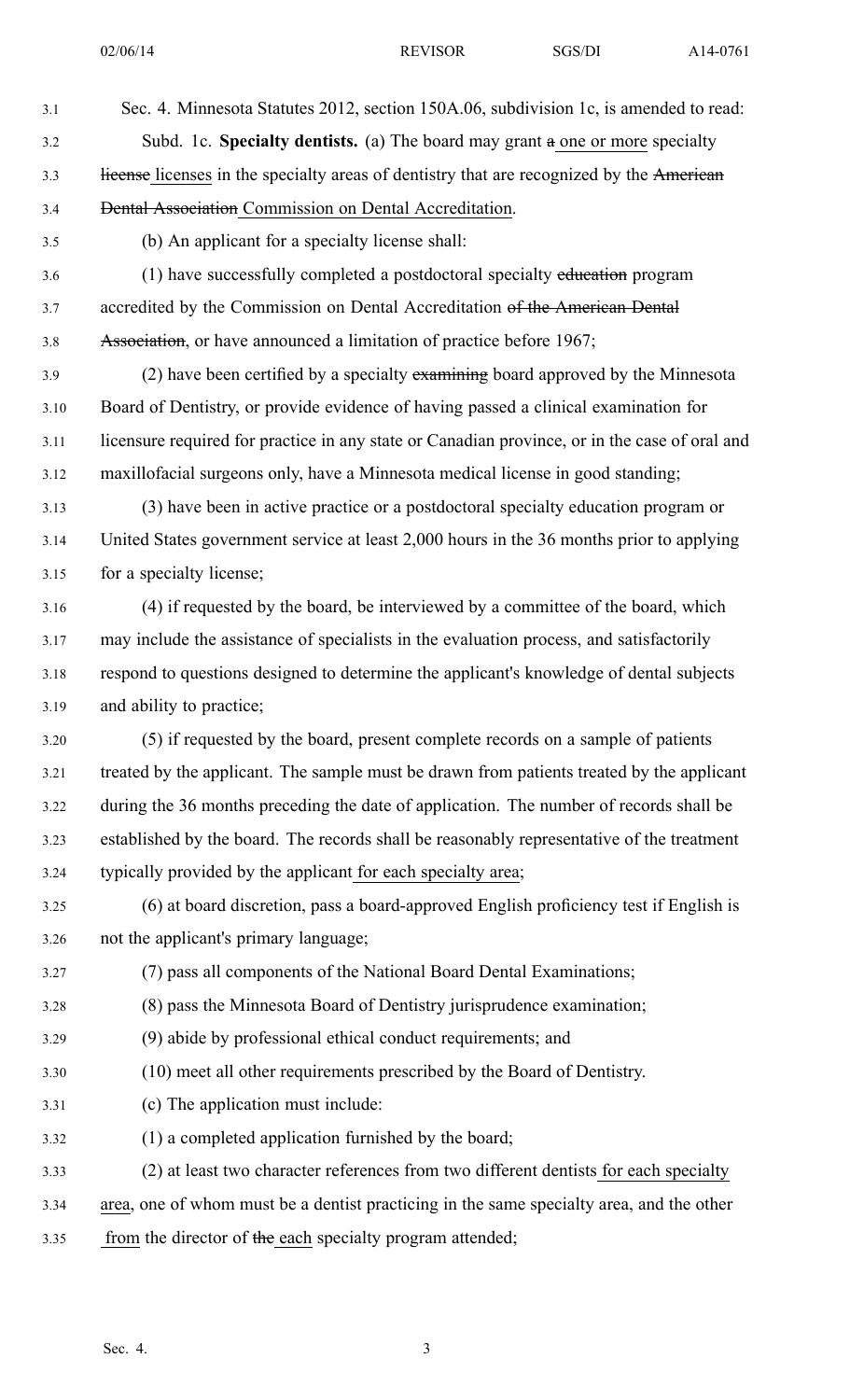| 4.1  | (3) a licensed physician's statement attesting to the applicant's physical and mental         |
|------|-----------------------------------------------------------------------------------------------|
| 4.2  | condition;                                                                                    |
| 4.3  | (4) a statement from a licensed ophthalmologist or optometrist attesting to the               |
| 4.4  | applicant's visual acuity;                                                                    |
| 4.5  | (5) a nonrefundable fee; and                                                                  |
| 4.6  | (6) a notarized, unmounted passport-type photograph, three inches by three inches,            |
| 4.7  | taken not more than six months before the date of application.                                |
| 4.8  | (d) A specialty dentist holding $a$ one or more specialty lieense licenses is limited to      |
| 4.9  | practicing in the dentist's designated specialty area or areas. The scope of practice must be |
| 4.10 | defined by each national specialty board recognized by the American Dental Association        |
| 4.11 | Commission on Dental Accreditation.                                                           |
| 4.12 | (e) A specialty dentist holding a general dentist dental license is limited to practicing     |
| 4.13 | in the dentist's designated specialty area or areas if the dentist has announced a limitation |
| 4.14 | of practice. The scope of practice must be defined by each national specialty board           |
| 4.15 | recognized by the American Dental Association Commission on Dental Accreditation.             |
| 4.16 | (f) All specialty dentists who have fulfilled the specialty dentist requirements and          |
| 4.17 | who intend to limit their practice to a particular specialty area or areas may apply for      |
| 4.18 | a one or more specialty license licenses.                                                     |
|      |                                                                                               |

4.19 Sec. 5. Minnesota Statutes 2012, section 150A.06, subdivision 1d, is amended to read: 4.20 Subd. 1d. **Dental therapists.** A person of good moral character who has graduated 4.21 with <sup>a</sup> baccalaureate degree or <sup>a</sup> master's degree from <sup>a</sup> dental therapy education program 4.22 that has been approved by the board or accredited by the American Dental Association 4.23 Commission on Dental Accreditation or another board-approved national accreditation 4.24 organization may apply for licensure.

4.25 The applicant must submit an application and fee as prescribed by the board and <sup>a</sup> 4.26 diploma or certificate from <sup>a</sup> dental therapy education program. Prior to being licensed, 4.27 the applicant must pass <sup>a</sup> comprehensive, competency-based clinical examination that is 4.28 approved by the board and administered independently of an institution providing dental 4.29 therapy education. The applicant must also pass an examination testing the applicant's 4.30 knowledge of the Minnesota laws and rules relating to the practice of dentistry. An 4.31 applicant who has failed the clinical examination twice is ineligible to retake the clinical 4.32 examination until further education and training are obtained as specified by the board. A 4.33 separate, nonrefundable fee may be charged for each time <sup>a</sup> person applies. An applicant 4.34 who passes the examination in compliance with subdivision 2b, abides by professional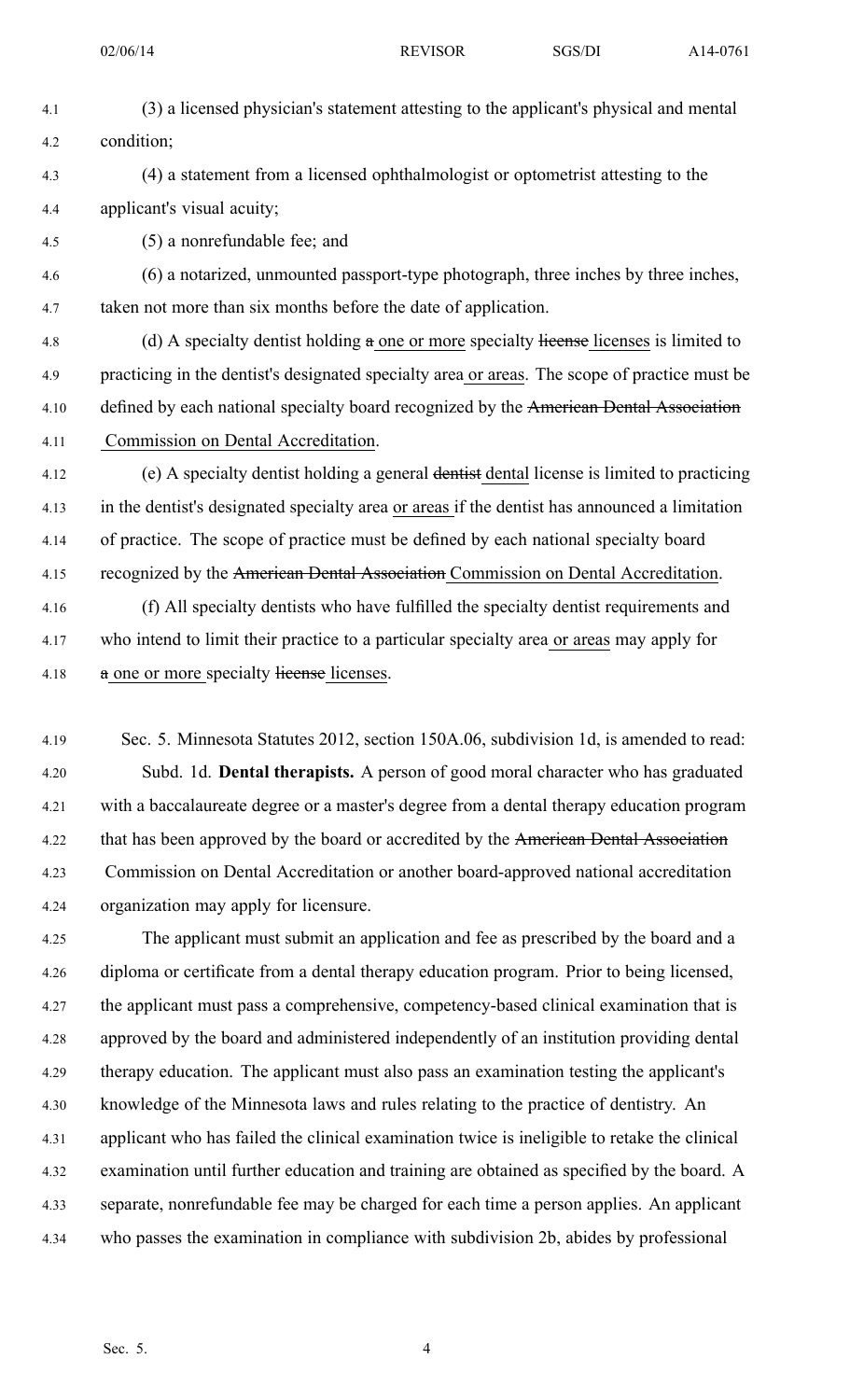5.1 ethical conduct requirements, and meets all the other requirements of the board shall 5.2 be licensed as <sup>a</sup> dental therapist.

5.3 Sec. 6. Minnesota Statutes 2012, section 150A.06, subdivision 2, is amended to read: 5.4 Subd. 2. **Dental hygienists.** A person of good moral character, who has graduated 5.5 from a dental hygiene program accredited by the Commission on Dental Accreditation of 5.6 the American Dental Association and established in an institution accredited by an agency 5.7 recognized by the United States Department of Education to offer college-level programs, 5.8 may apply for licensure. The dental hygiene program must provide <sup>a</sup> minimum of two 5.9 academic years of dental hygiene education. The applicant must submit an application and 5.10 fee as prescribed by the board and <sup>a</sup> diploma or certificate of dental hygiene. Prior to being 5.11 licensed, the applicant must pass the National Board of Dental Hygiene examination and <sup>a</sup> 5.12 board approved examination designed to determine the applicant's clinical competency. In 5.13 the case of examinations conducted pursuan<sup>t</sup> to section 150A.03, subdivision 1, applicants 5.14 shall take the examination before applying to the board for licensure. The applicant must 5.15 also pass an examination testing the applicant's knowledge of the laws of Minnesota relating 5.16 to the practice of dentistry and of the rules of the board. An applicant is ineligible to retake 5.17 the clinical examination required by the board after failing it twice until further education 5.18 and training are obtained as specified by board rule. A separate, nonrefundable fee may 5.19 be charged for each time <sup>a</sup> person applies. An applicant who passes the examination in 5.20 compliance with subdivision 2b, abides by professional ethical conduct requirements, and 5.21 meets all the other requirements of the board shall be licensed as <sup>a</sup> dental hygienist.

5.22 Sec. 7. Minnesota Statutes 2012, section 150A.06, subdivision 2a, is amended to read: 5.23 Subd. 2a. **Licensed dental assistant.** A person of good moral character, who has 5.24 graduated from <sup>a</sup> dental assisting program accredited by the Commission on Dental 5.25 Accreditation of the American Dental Association, may apply for licensure. The applicant 5.26 must submit an application and fee as prescribed by the board and the diploma or 5.27 certificate of dental assisting. In the case of examinations conducted pursuan<sup>t</sup> to section 5.28 150A.03, subdivision 1, applicants shall take the examination before applying to the board 5.29 for licensure. The examination shall include an examination of the applicant's knowledge 5.30 of the laws of Minnesota relating to dentistry and the rules of the board. An applicant is 5.31 ineligible to retake the licensure examination required by the board after failing it twice 5.32 until further education and training are obtained as specified by board rule. A separate, 5.33 nonrefundable fee may be charged for each time <sup>a</sup> person applies. An applicant who 5.34 passes the examination in compliance with subdivision 2b, abides by professional ethical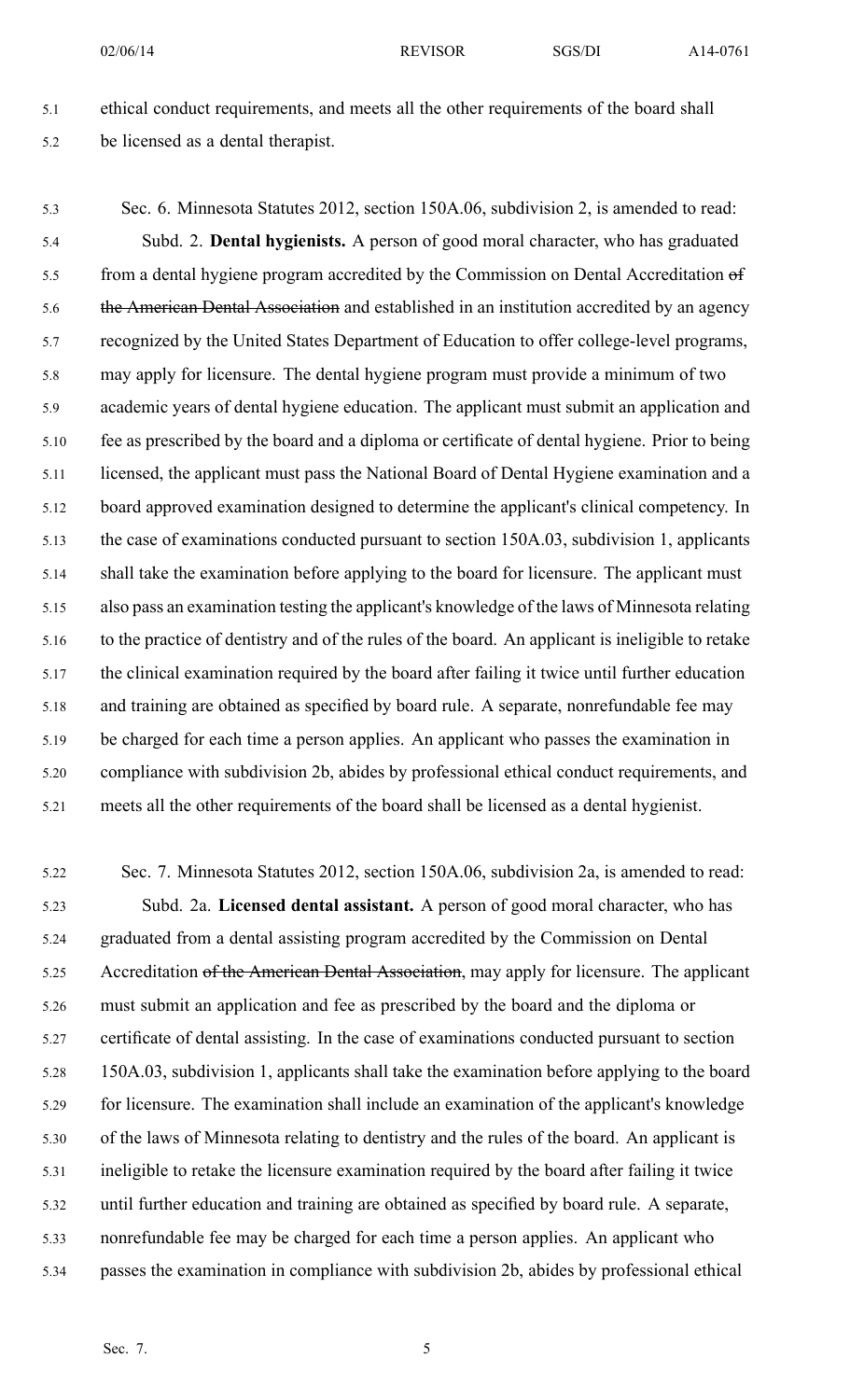- 6.1 conduct requirements, and meets all the other requirements of the board shall be licensed 6.2 as <sup>a</sup> dental assistant.
- 6.3 Sec. 8. Minnesota Statutes 2012, section 150A.06, subdivision 2d, is amended to read: 6.4 Subd. 2d. **Continuing education and professional development waiver.** (a) The 6.5 board shall gran<sup>t</sup> <sup>a</sup> waiver to the continuing education requirements under this chapter for 6.6 <sup>a</sup> licensed dentist, licensed dental therapist, licensed dental hygienist, or licensed dental 6.7 assistant who documents to the satisfaction of the board that the dentist, dental therapist, 6.8 dental hygienist, or licensed dental assistant has retired from active practice in the state 6.9 and limits the provision of dental care services to those offered without compensation 6.10 in <sup>a</sup> public health, community, or tribal clinic or <sup>a</sup> nonprofit organization that provides 6.11 services to the indigent or to recipients of medical assistance, general assistance medical 6.12 care, or MinnesotaCare programs.
- 6.13 (b) The board may require written documentation from the volunteer and retired 6.14 dentist, dental therapist, dental hygienist, or licensed dental assistant prior to granting 6.15 this waiver.
- 6.16 (c) The board shall require the volunteer and retired dentist, dental therapist, dental 6.17 hygienist, or licensed dental assistant to meet the following requirements:
- 6.18 (1) <sup>a</sup> licensee seeking <sup>a</sup> waiver under this subdivision must complete and document 6.19 at least five hours of approved courses in infection control, medical emergencies, and 6.20 medical managemen<sup>t</sup> for the continuing education cycle; and
- 6.21 (2) provide documentation of current CPR certification from completion of the 6.22 American Heart Association healthcare provider course, or the American Red Cross 6.23 professional rescuer course, or an equivalent entity.
- 6.24 Sec. 9. Minnesota Statutes 2012, section 150A.06, subdivision 3, is amended to read: 6.25 Subd. 3. **Waiver of examination.** (a) All or any par<sup>t</sup> of the examination for 6.26 dentists or dental hygienists, excep<sup>t</sup> that pertaining to the law of Minnesota relating to 6.27 dentistry and the rules of the board, may, at the discretion of the board, be waived for an 6.28 applicant who presents <sup>a</sup> certificate of having passed all components of the National Board 6.29 Dental Examinations or evidence of having maintained an adequate scholastic standing 6.30 as determined by the board, in dental school as to dentists, or dental hygiene school as 6.31 to dental hygienists.
- 6.32 (b) The board shall waive the clinical examination required for licensure for any 6.33 dentist applicant who is <sup>a</sup> graduate of <sup>a</sup> dental school accredited by the Commission on 6.34 Dental Accreditation of the American Dental Association, who has passed all components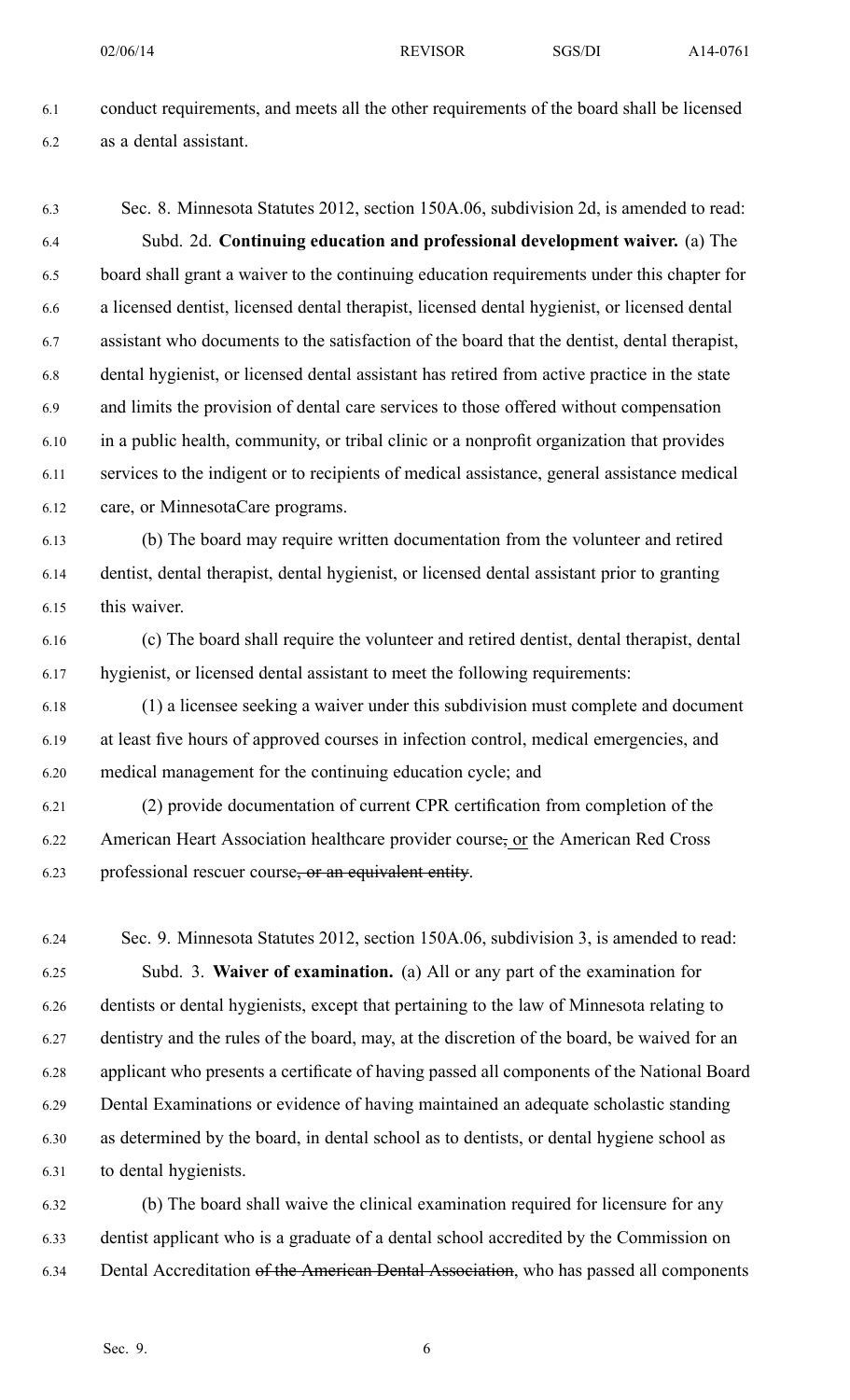7.1 of the National Board Dental Examinations, and who has satisfactorily completed <sup>a</sup> 7.2 Minnesota-based postdoctoral general dentistry residency program (GPR) or an advanced 7.3 education in general dentistry (AEGD) program after January 1, 2004. The postdoctoral 7.4 program must be accredited by the Commission on Dental Accreditation of the American 7.5 Dental Association, be of at least one year's duration, and include an outcome assessment 7.6 evaluation assessing the resident's competence to practice dentistry. The board may require 7.7 the applicant to submit any information deemed necessary by the board to determine 7.8 whether the waiver is applicable. The board may waive the clinical examination for an 7.9 applicant who meets the requirements of this paragraph and has satisfactorily completed an 7.10 accredited postdoctoral general dentistry residency program located outside of Minnesota.

7.11 Sec. 10. Minnesota Statutes 2012, section 150A.06, subdivision 8, is amended to read: 7.12 Subd. 8. **Licensure by credentials.** (a) Any dental assistant may, upon application 7.13 and paymen<sup>t</sup> of <sup>a</sup> fee established by the board, apply for licensure based on an evaluation 7.14 of the applicant's education, experience, and performance record in lieu of completing <sup>a</sup> 7.15 board-approved dental assisting program for expanded functions as defined in rule, and 7.16 may be interviewed by the board to determine if the applicant:

7.17 (1) has graduated from an accredited dental assisting program accredited by the 7.18 Commission of on Dental Accreditation of the American Dental Association, or is 7.19 currently certified by the Dental Assisting National Board;

7.20 (2) is not subject to any pending or final disciplinary action in another state or 7.21 Canadian province, or if not currently certified or registered, previously had <sup>a</sup> certification 7.22 or registration in another state or Canadian province in good standing that was not subject 7.23 to any final or pending disciplinary action at the time of surrender;

7.24 (3) is of good moral character and abides by professional ethical conduct 7.25 requirements;

7.26 (4) at board discretion, has passed <sup>a</sup> board-approved English proficiency test if 7.27 English is not the applicant's primary language; and

7.28 (5) has met all expanded functions curriculum equivalency requirements of <sup>a</sup> 7.29 Minnesota board-approved dental assisting program.

7.30 (b) The board, at its discretion, may waive specific licensure requirements in 7.31 paragraph (a).

7.32 (c) An applicant who fulfills the conditions of this subdivision and demonstrates the 7.33 minimum knowledge in dental subjects required for licensure under subdivision 2a must 7.34 be licensed to practice the applicant's profession.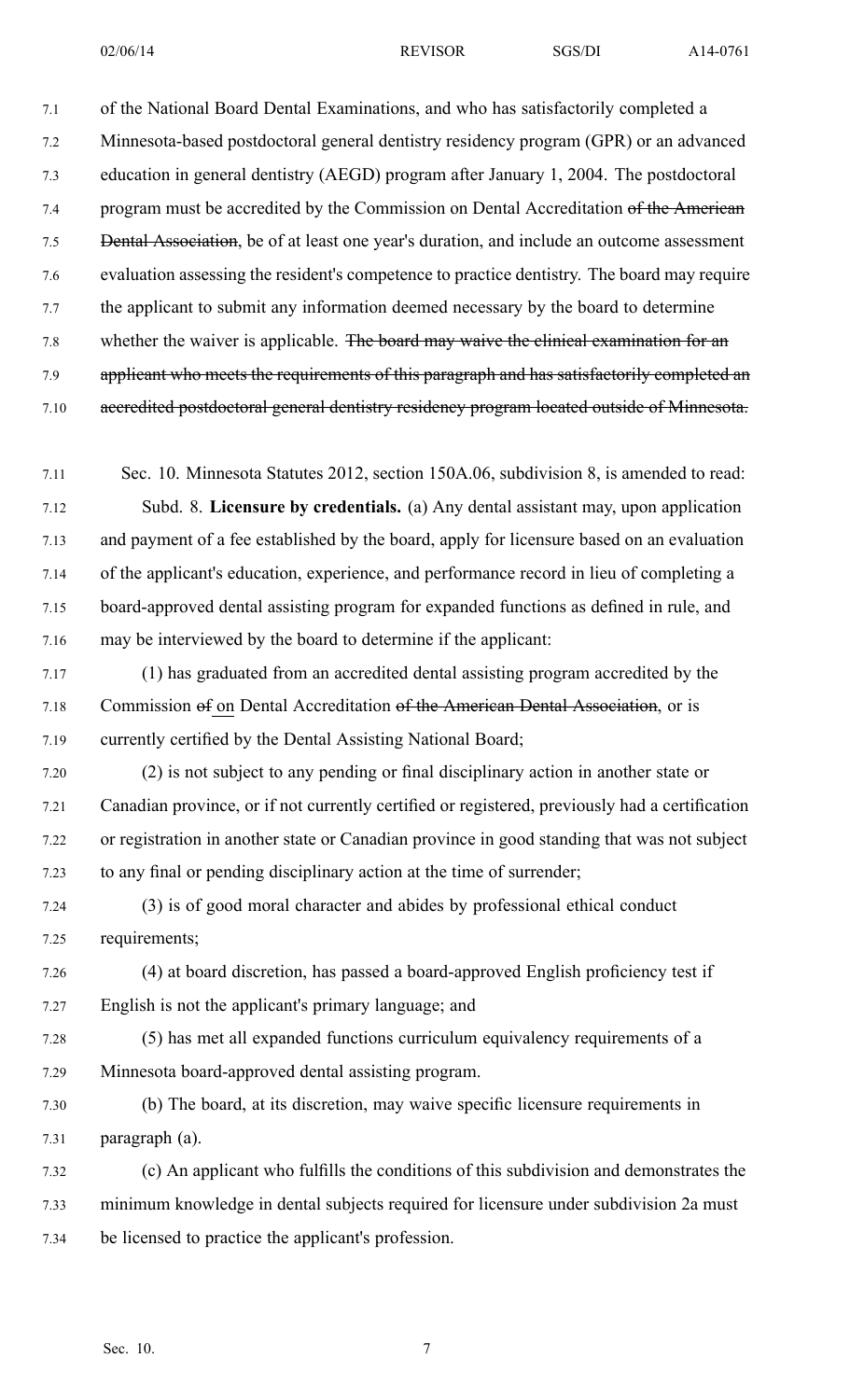| 8.1     | (d) If the applicant does not demonstrate the minimum knowledge in dental subjects           |
|---------|----------------------------------------------------------------------------------------------|
| 8.2     | required for licensure under subdivision 2a, the application must be denied. If licensure is |
| 8.3     | denied, the board may notify the applicant of any specific remedy that the applicant could   |
| 8.4     | take which, when passed, would qualify the applicant for licensure. A denial does not        |
| 8.5     | prohibit the applicant from applying for licensure under subdivision 2a.                     |
| 8.6     | (e) A candidate whose application has been denied may appeal the decision to the             |
| 8.7     | board according to subdivision 4a.                                                           |
|         |                                                                                              |
| $8.8\,$ | Sec. 11. Minnesota Statutes 2012, section 150A.091, subdivision 3, is amended to read:       |
| 8.9     | Subd. 3. Initial license or permit fees. Along with the application fee, each of the         |
| 8.10    | following applicants shall submit a separate prorated initial license or permit fee. The     |
| 8.11    | prorated initial fee shall be established by the board based on the number of months of the  |
| 8.12    | applicant's initial term as described in Minnesota Rules, part 3100.1700, subpart 1a, not to |
| 8.13    | exceed the following monthly nonrefundable fee amounts:                                      |
| 8.14    | $(1)$ dentist or full faculty dentist, \$14 times the number of months of the initial        |
| 8.15    | term $$168;$                                                                                 |
| 8.16    | $(2)$ dental therapist, \$10 times the number of months of the initial term \$120;           |
| 8.17    | $(3)$ dental hygienist, \$5 times the number of months of the initial term \$60;             |
| 8.18    | $(4)$ licensed dental assistant, $$3$ times the number of months of the initial term         |
| 8.19    | $$36$ ; and                                                                                  |
| 8.20    | (5) dental assistant with a permit as described in Minnesota Rules, part 3100.8500,          |
| 8.21    | subpart 3, \$1 times the number of months of the initial term \$12.                          |
|         |                                                                                              |
| 8.22    | Sec. 12. Minnesota Statutes 2012, section 150A.091, subdivision 8, is amended to read:       |
| 8.23    | Subd. 8. Duplicate license or certificate fee. Each applicant shall submit, with             |
| 8.24    | a request for issuance of a duplicate of the original license, or of an annual or biennial   |
| 8.25    | renewal certificate for a license or permit, a fee in the following amounts:                 |
| 8.26    | (1) original dentist, full faculty dentist, dental therapist, dental hygiene, or dental      |
| 8.27    | assistant license, \$35; and                                                                 |
| 8.28    | $(2)$ annual or biennial renewal certificates, \$10-; and                                    |
| 8.29    | (3) wallet-sized license and renewal certificate, \$15.                                      |
| 8.30    | Sec. 13. Minnesota Statutes 2012, section 150A.091, subdivision 16, is amended to            |
| 8.31    | read:                                                                                        |
| 8.32    | Subd. 16. Failure of professional development portfolio audit. A licensee shall              |

8.33 submit a fee as established by the board not to exceed the amount of \$250 \$1,000 after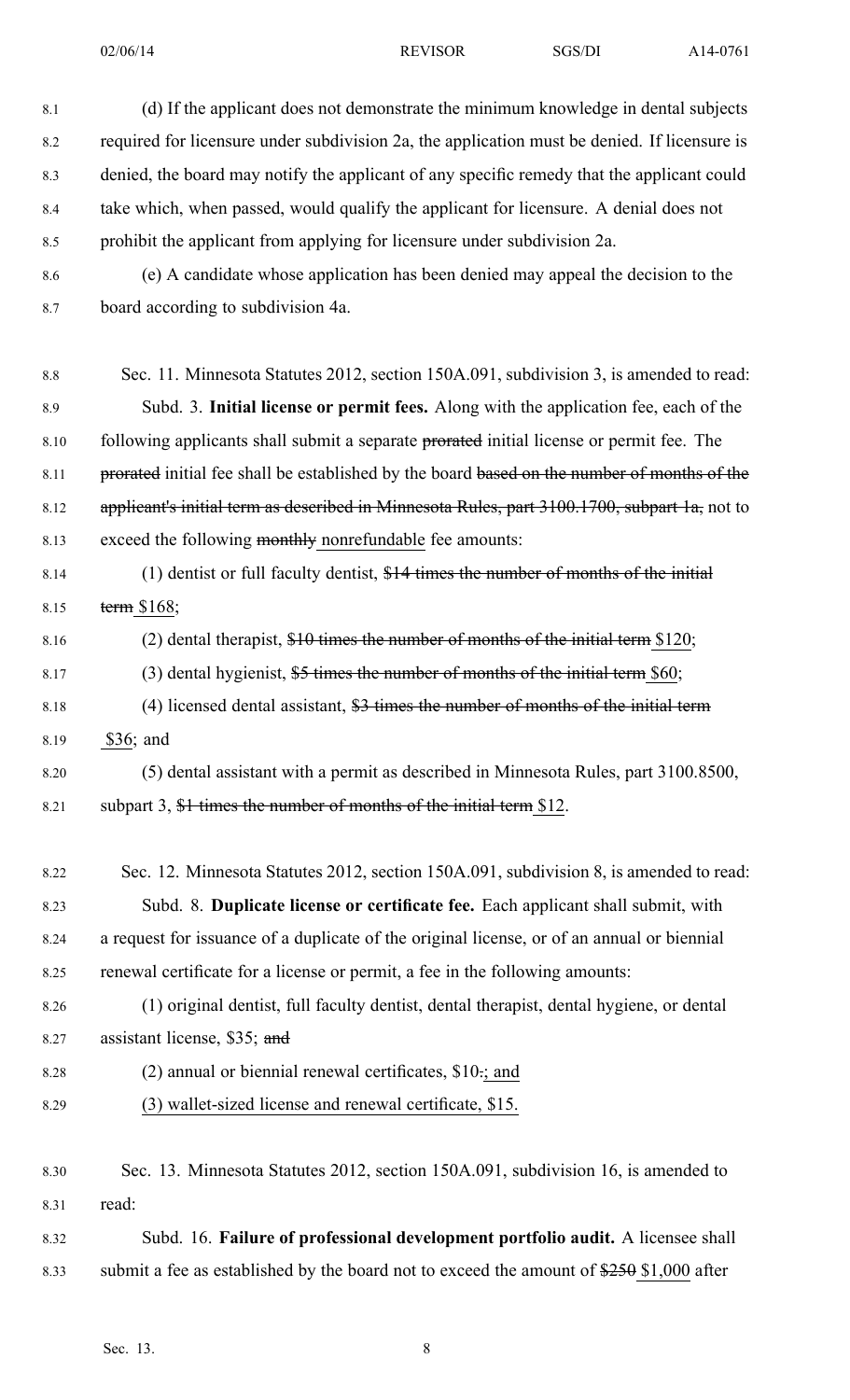9.1 failing two consecutive professional development portfolio audits and, thereafter, for each

9.2 failed professional development portfolio audit under Minnesota Rules, par<sup>t</sup> 3100.5300.

## 9.3 In addition to the fee, the board may initiate the complaint process to address multiple

9.4 failed audits.

9.5 Sec. 14. Minnesota Statutes 2012, section 150A.10, is amended to read:

## 9.6 **150A.10 ALLIED DENTAL PERSONNEL.**

9.7 Subdivision 1. **Dental hygienists.** Any licensed dentist, licensed dental therapist, 9.8 public institution, or school authority may obtain services from <sup>a</sup> licensed dental hygienist. 9.9 The licensed dental hygienist may provide those services defined in section 150A.05, 9.10 subdivision 1a. The services provided shall not include the establishment of <sup>a</sup> final 9.11 diagnosis or treatment plan for <sup>a</sup> dental patient. All services shall be provided under 9.12 supervision of <sup>a</sup> licensed dentist. Any licensed dentist who shall permit any dental service 9.13 by <sup>a</sup> dental hygienist other than those authorized by the Board of Dentistry, shall be deemed 9.14 to be violating the provisions of sections 150A.01 to 150A.12, and any unauthorized dental 9.15 service by <sup>a</sup> dental hygienist shall constitute <sup>a</sup> violation of sections 150A.01 to 150A.12.

9.16 Subd. 1a. **Limited authorization for dental hygienists.** (a) Notwithstanding 9.17 subdivision 1, <sup>a</sup> dental hygienist licensed under this chapter may be employed or retained 9.18 by <sup>a</sup> health care facility, program, or nonprofit organization to perform dental hygiene 9.19 services described under paragraph (b) without the patient first being examined by <sup>a</sup> 9.20 licensed dentist if the dental hygienist:

9.21 (1) has been engaged in the active practice of clinical dental hygiene for not less than 9.22 2,400 hours in the pas<sup>t</sup> 18 months or <sup>a</sup> career total of 3,000 hours, including <sup>a</sup> minimum of 9.23 200 hours of clinical practice in two of the pas<sup>t</sup> three years;

- 9.24 (2) has entered into <sup>a</sup> collaborative agreemen<sup>t</sup> with <sup>a</sup> licensed dentist that designates 9.25 authorization for the services provided by the dental hygienist;
- 9.26 (3) has documented participation in courses in infection control and medical 9.27 emergencies within each continuing education cycle; and
- 9.28 (4) maintains current CPR certification from completion of the American Heart
- 9.29 Association healthcare provider course, or the American Red Cross professional rescuer 9.30 course, or an equivalent entity.
- 9.31 (b) The dental hygiene services authorized to be performed by <sup>a</sup> dental hygienist 9.32 under this subdivision are limited to:
- 9.33 (1) oral health promotion and disease prevention education;
- 9.34 (2) removal of deposits and stains from the surfaces of the teeth;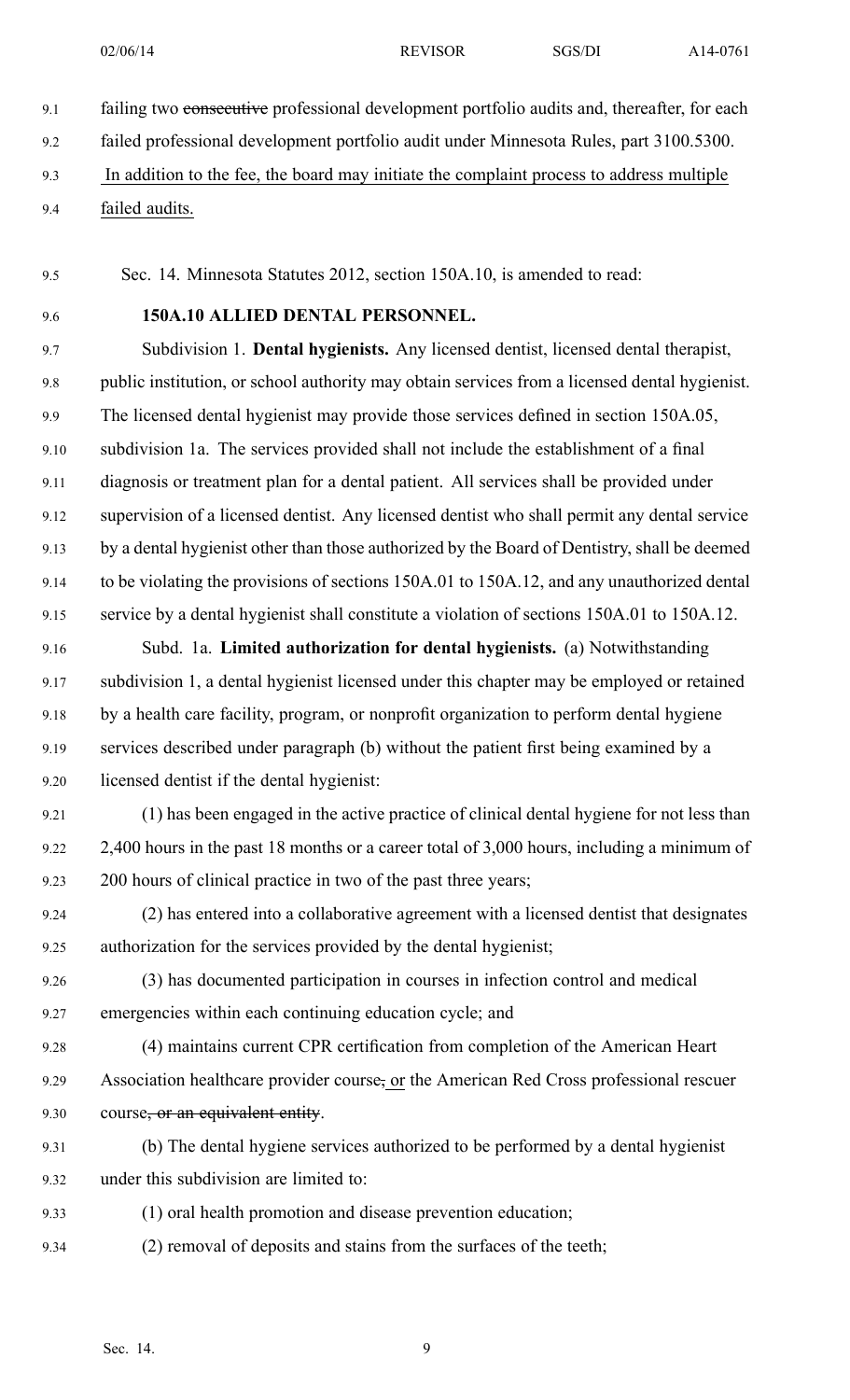10.1 (3) application of topical preventive or prophylactic agents, including fluoride

10.2 varnishes and pit and fissure sealants;

- 10.3 (4) polishing and smoothing restorations;
- 10.4 (5) removal of marginal overhangs;
- 10.5 (6) performance of preliminary charting;
- 10.6 (7) taking of radiographs; and

10.7 (8) performance of scaling and root planing.

10.8 The dental hygienist may administer injections of local anesthetic agents or nitrous 10.9 oxide inhalation analgesia as specifically delegated in the collaborative agreemen<sup>t</sup> with 10.10 <sup>a</sup> licensed dentist. The dentist need not first examine the patient or be present. If the 10.11 patient is considered medically compromised, the collaborative dentist shall review the 10.12 patient record, including the medical history, prior to the provision of these services. 10.13 Collaborating dental hygienists may work with unlicensed and licensed dental assistants 10.14 who may only perform duties for which licensure is not required. The performance of 10.15 dental hygiene services in <sup>a</sup> health care facility, program, or nonprofit organization as 10.16 authorized under this subdivision is limited to patients, students, and residents of the 10.17 facility, program, or organization.

- 10.18 (c) A collaborating dentist must be licensed under this chapter and may enter into 10.19 <sup>a</sup> collaborative agreemen<sup>t</sup> with no more than four dental hygienists unless otherwise 10.20 authorized by the board. The board shall develop parameters and <sup>a</sup> process for obtaining 10.21 authorization to collaborate with more than four dental hygienists. The collaborative 10.22 agreemen<sup>t</sup> must include:
- 10.23 (1) consideration for medically compromised patients and medical conditions for 10.24 which <sup>a</sup> dental evaluation and treatment plan must occur prior to the provision of dental 10.25 hygiene services;

10.26 (2) age- and procedure-specific standard collaborative practice protocols, including 10.27 recommended intervals for the performance of dental hygiene services and <sup>a</sup> period of 10.28 time in which an examination by <sup>a</sup> dentist should occur;

- 10.29 (3) copies of consent to treatment form provided to the patient by the dental hygienist;
- 10.30 (4) specific protocols for the placement of pit and fissure sealants and requirements 10.31 for follow-up care to assure the efficacy of the sealants after application; and

10.32 (5) <sup>a</sup> procedure for creating and maintaining dental records for the patients that are 10.33 treated by the dental hygienist. This procedure must specify where these records are 10.34 to be located.

10.35 The collaborative agreemen<sup>t</sup> must be signed and maintained by the dentist, the dental 10.36 hygienist, and the facility, program, or organization; must be reviewed annually by the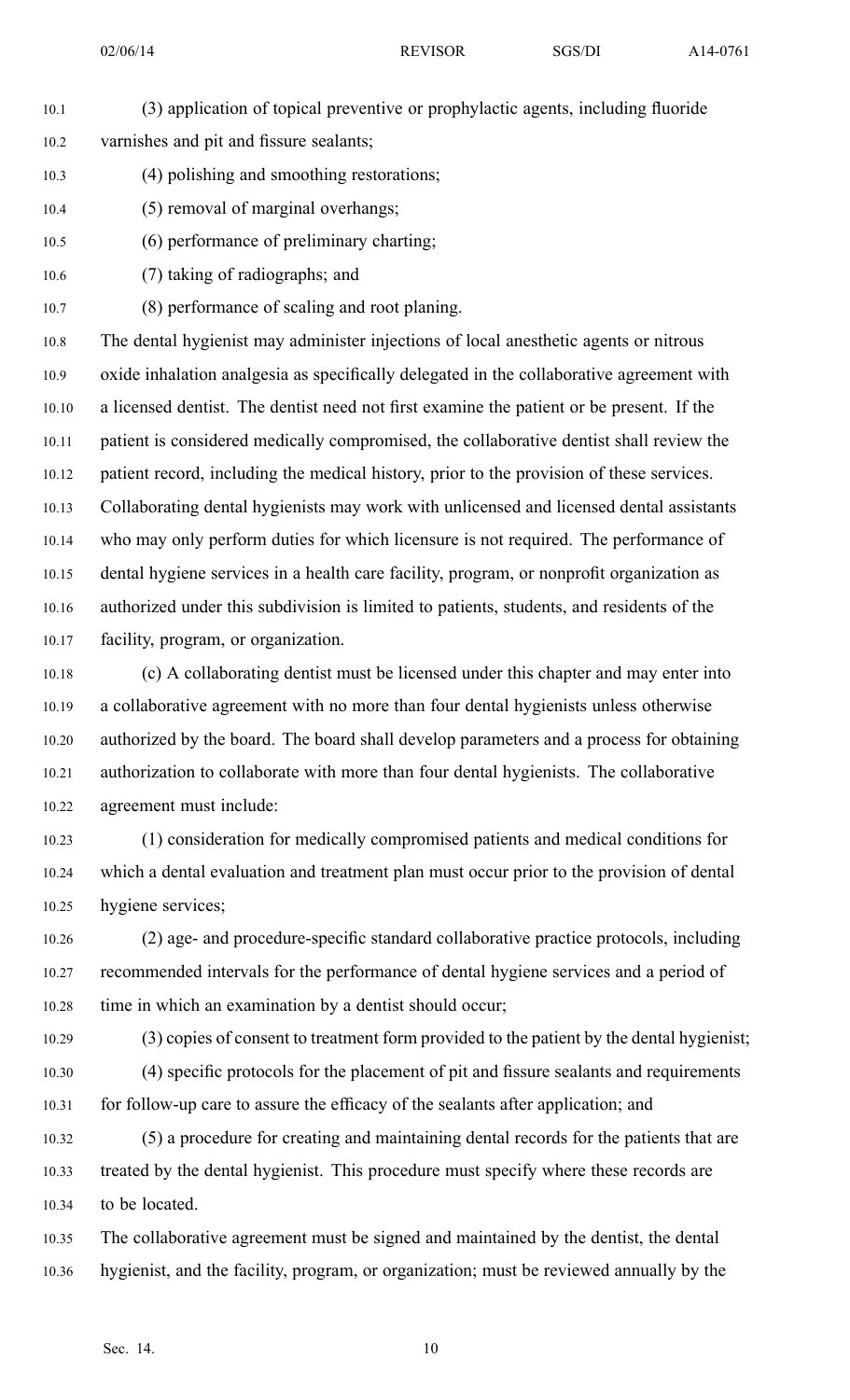11.1 collaborating dentist and dental hygienist; and must be made available to the board 11.2 upon request.

11.3 (d) Before performing any services authorized under this subdivision, <sup>a</sup> dental 11.4 hygienist must provide the patient with <sup>a</sup> consent to treatment form which must include <sup>a</sup> 11.5 statement advising the patient that the dental hygiene services provided are not <sup>a</sup> substitute 11.6 for a dental examination by a licensed dentist. If the dental hygienist makes any referrals 11.7 to the patient for further dental procedures, the dental hygienist must fill out <sup>a</sup> referral form 11.8 and provide <sup>a</sup> copy of the form to the collaborating dentist.

11.9 (e) For the purposes of this subdivision, <sup>a</sup> "health care facility, program, or 11.10 nonprofit organization" is limited to <sup>a</sup> hospital; nursing home; home health agency; group 11.11 home serving the elderly, disabled, or juveniles; state-operated facility licensed by the 11.12 commissioner of human services or the commissioner of corrections; and federal, state, or 11.13 local public health facility, community clinic, tribal clinic, school authority, Head Start 11.14 program, or nonprofit organization that serves individuals who are uninsured or who are 11.15 Minnesota health care public program recipients.

11.16 (f) For purposes of this subdivision, <sup>a</sup> "collaborative agreement" means <sup>a</sup> written 11.17 agreemen<sup>t</sup> with <sup>a</sup> licensed dentist who authorizes and accepts responsibility for the 11.18 services performed by the dental hygienist. The services authorized under this subdivision 11.19 and the collaborative agreemen<sup>t</sup> may be performed without the presence of <sup>a</sup> licensed 11.20 dentist and may be performed at <sup>a</sup> location other than the usual place of practice of the 11.21 dentist or dental hygienist and without <sup>a</sup> dentist's diagnosis and treatment plan, unless 11.22 specified in the collaborative agreement.

11.23 Subd. 2. **Dental assistants.** Every licensed dentist and dental therapist who uses the 11.24 services of any unlicensed person for the purpose of assistance in the practice of dentistry 11.25 or dental therapy shall be responsible for the acts of such unlicensed person while engaged 11.26 in such assistance. The dentist or dental therapist shall permit the unlicensed assistant to 11.27 perform only those acts which are authorized to be delegated to unlicensed assistants 11.28 by the Board of Dentistry. The acts shall be performed under supervision of <sup>a</sup> licensed 11.29 dentist or dental therapist. A licensed dental therapist shall not supervise more than four 11.30 registered licensed or unlicensed dental assistants at any one practice setting. The board 11.31 may permit differing levels of dental assistance based upon recognized educational 11.32 standards, approved by the board, for the training of dental assistants. The board may also 11.33 define by rule the scope of practice of licensed and unlicensed dental assistants. The 11.34 board by rule may require continuing education for differing levels of dental assistants, 11.35 as <sup>a</sup> condition to their license or authority to perform their authorized duties. Any 11.36 licensed dentist or dental therapist who permits an unlicensed assistant to perform any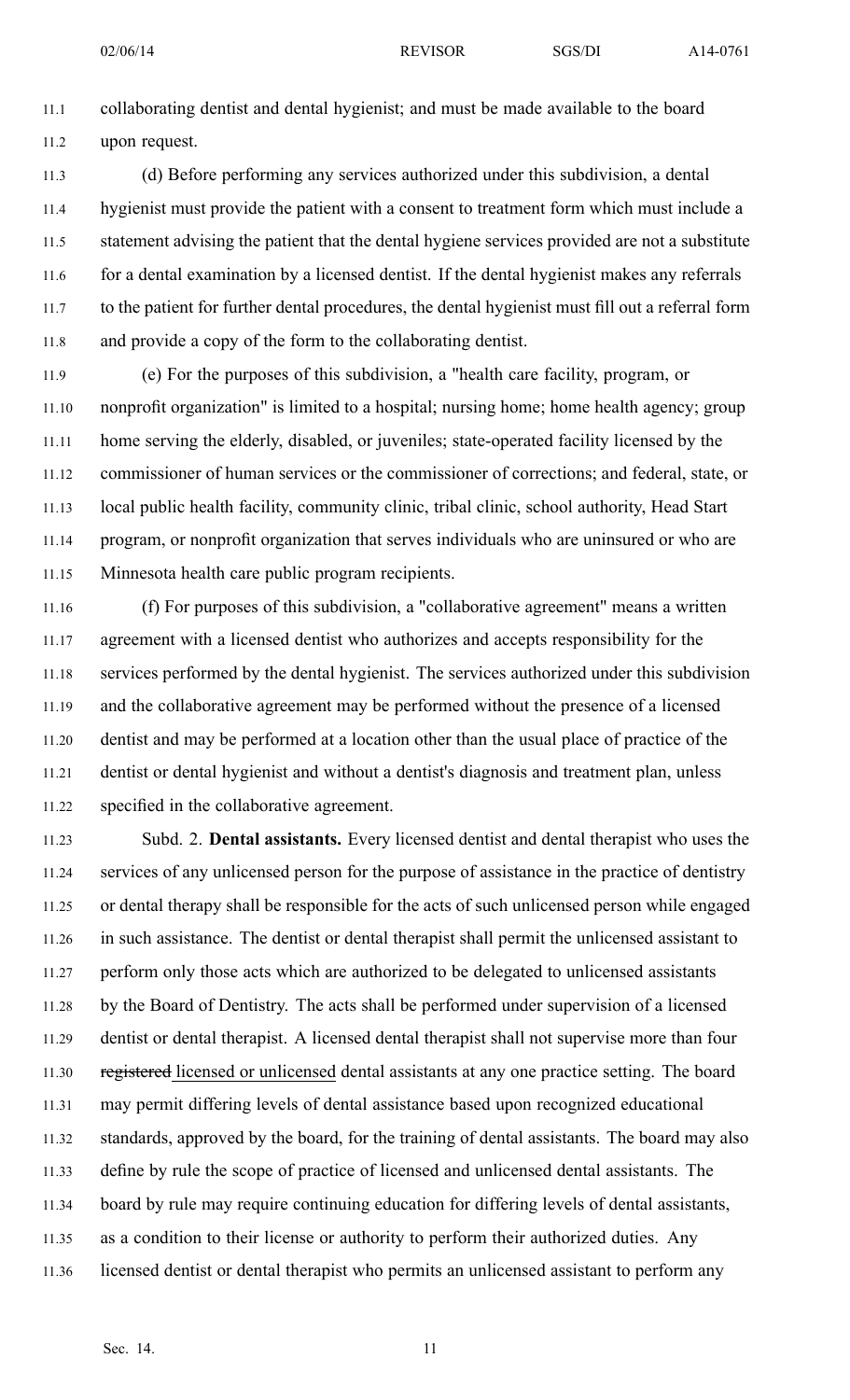12.1 dental service other than that authorized by the board shall be deemed to be enabling an 12.2 unlicensed person to practice dentistry, and commission of such an act by an unlicensed 12.3 assistant shall constitute <sup>a</sup> violation of sections 150A.01 to 150A.12. 12.4 Subd. 3. **Dental technicians.** Every licensed dentist and dental therapist who uses 12.5 the services of any unlicensed person, other than under the dentist's or dental therapist's 12.6 supervision and within the same practice setting, for the purpose of constructing, altering, 12.7 repairing or duplicating any denture, partial denture, crown, bridge, splint, orthodontic, 12.8 prosthetic or other dental appliance, shall be required to furnish such unlicensed person 12.9 with <sup>a</sup> written work order in such form as shall be prescribed by the rules of the board. The 12.10 work order shall be made in duplicate form, <sup>a</sup> duplicate copy to be retained in <sup>a</sup> permanen<sup>t</sup> 12.11 file of the dentist or dental therapist at the practice setting for <sup>a</sup> period of two years, and 12.12 the original to be retained in <sup>a</sup> permanen<sup>t</sup> file for <sup>a</sup> period of two years by the unlicensed 12.13 person in that person's place of business. The permanen<sup>t</sup> file of work orders to be kept 12.14 by the dentist, dental therapist, or unlicensed person shall be open to inspection at any 12.15 reasonable time by the board or its duly constituted agent. 12.16 Subd. 4. **Restorative procedures.** (a) Notwithstanding subdivisions 1, 1a, and 12.17 2, <sup>a</sup> licensed dental hygienist or licensed dental assistant may perform the following 12.18 restorative procedures: 12.19 (1) place, contour, and adjust amalgam restorations; 12.20 (2) place, contour, and adjust glass ionomer; 12.21 (3) adapt and cement stainless steel crowns; and 12.22 (4) place, contour, and adjust class I and class V supragingival composite restorations 12.23 where the margins are entirely within the enamel-; and 12.24 (5) place, contour, and adjust class II and class V supragingival composite 12.25 restorations on primary teeth. 12.26 (b) The restorative procedures described in paragraph (a) may be performed only if: 12.27 (1) the licensed dental hygienist or licensed dental assistant has completed <sup>a</sup> 12.28 board-approved course on the specific procedures; 12.29 (2) the board-approved course includes <sup>a</sup> componen<sup>t</sup> that sufficiently prepares the 12.30 licensed dental hygienist or licensed dental assistant to adjust the occlusion on the newly 12.31 placed restoration; 12.32 (3) <sup>a</sup> licensed dentist or licensed advanced dental therapist has authorized the 12.33 procedure to be performed; and 12.34 (4) <sup>a</sup> licensed dentist or licensed advanced dental therapist is available in the clinic 12.35 while the procedure is being performed. Sec. 14. 12